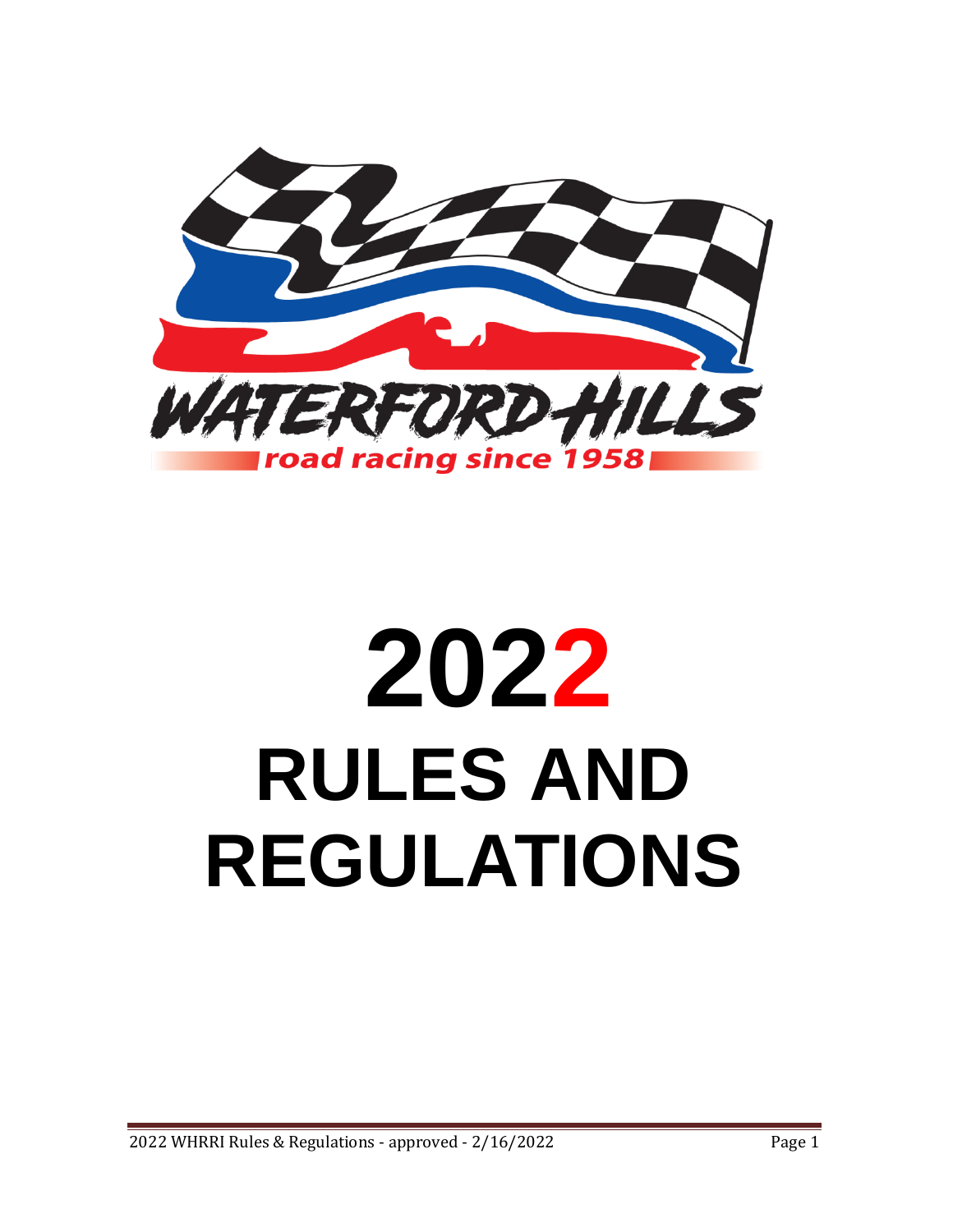# **Waterford Hills Road Racing, Inc.**

## **2022 Rules and Regulations**

# **Table of Contents**

- I. GENERAL
- II. CONDUCT
- III. FACILITY
- IV. COMPETITION LICENSES
- V. REGISTRATION AND TECHNICAL INSPECTION
- VI. RACING PROCEDURE
- VII. TRACK AND GCR EMPHASIZED DRIVING BEHAVIOR
- VIII. RESERVED PADDOCK SPACES
- IX. VEHICLES
- X. IMPOUND
- XI. RACE OFFICIALS
- XII. TROPHIES AND CHAMPIONSHIPS
- XIII. PROTESTS
- XIV. APPEALS
- XV. SOUND CONTROL
- XVI. SOUND ORDINANCE VIOLATION AND ENFORCEMENT
- XVII. WHRRI CHAMPIONSHIP POINTS ELIGIBILITY

Appendix A – WHRRI IT7 Specifications Appendix B – Sport R (SR) Specifications Appendix C – Time Trial, Bracket Racing Rules

#### 2022 changes in red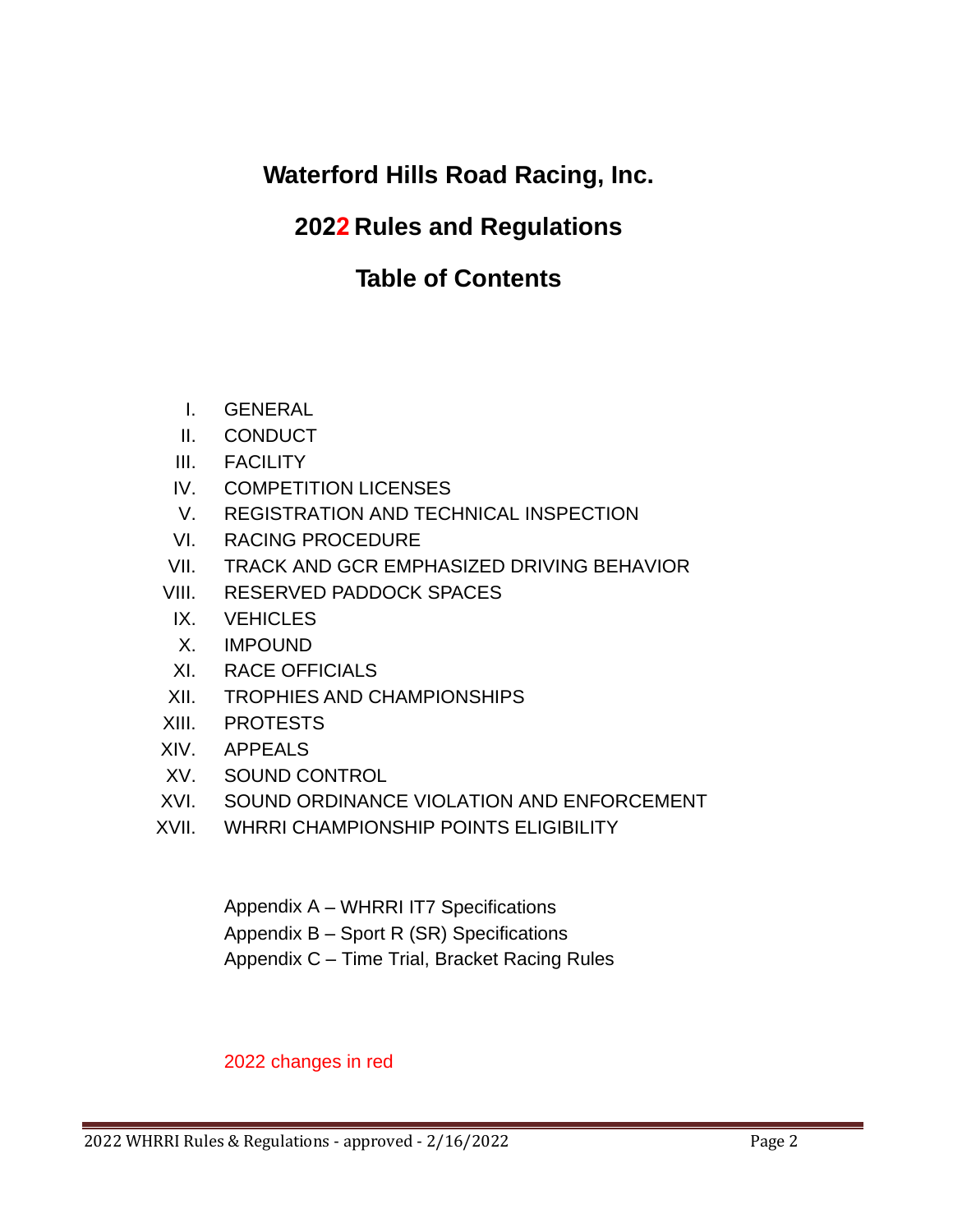## **I. GENERAL**

- 1. Waterford Hills Road Racing Inc. (WHRRI) is an independent, all-volunteer organization dedicated to the spirit of amateur road racing. WHRRI racing events are held according to SCCA's current General Competition Rules (GCR), as it pertains to Regional Competitions, except where modified by these rules or the WHRRI Supplemental Regulations. WHRRI reserves the right to vary from the GCR where appropriate. Supplemental Regulations are new or temporary rules approved during the racing season.
- 2. If there are any rules discrepancies, the order of priority shall be as follows:
	- a. WHRRI Supplemental Regulations > WHRRI Rules & Regulations > SCCA GCR general competition rules
- 3. These rules shall be published and available to members no later than the April General Membership Meeting. The rules listed herein shall be as recommended by the Competition Board and approved by the Board of Directors. Once published yearly by a simple majority, the Rules and Supplemental Rules shall not be modified except by 2/3 vote of both the Competition Board and the Board of Directors.
- 4. Any desired individual technical exception to the GCR to be included in these rules shall be submitted in writing to the Director of Racing or Chairman of the Competition Board by January 1.

#### **II. CONDUCT**

- 1. Lack of respect or unsportsmanlike behavior will not be tolerated.
- 2. Drivers and entrants shall at all times during an event be responsible for the conduct of their crew. An offense during an event is directly chargeable to the driver and entrant.
- 3. Children under 12 years of age must be under strict supervision of an adult.
- 4. Pet owners shall be fully responsible for actions of their pets, and for any liability arising there from. A pet may be in the paddock, provided it is enclosed in a vehicle or on a leash no greater than ten (10) feet in length. Pets are prohibited in pit lane and in the children's play area. When the track is not in use, OCSC members may, at the discretion of the track manager, exercise their unleashed pets on track property.
- 5. Participants shall make every effort to keep the area neat and clean.
- 6. Consumption of alcoholic beverages, cannabis or marijuana in the paddock prior to the end of a day's last racing event is strictly prohibited.

#### **III. FACILITY**

- 1. Pit Lane is the fenced area between the tower and the track. The False Grid is the area perpendicular to the pit lane marked with grid positions.
- 2. Because of tight paddock space, each competitor is allowed ONE support vehicle. Other vehicles must be parked outside the paddock. Support vehicles must display a vehicle pass plainly visible and fully adhered. All support vehicles must be parked within designated paddock space. Any vehicle in the paddock without an appropriate pass will be removed. **A trailer is considered a support vehicle.**
- 3. No race car engine may be run on OCSC grounds prior to 10:00 AM or after 6:00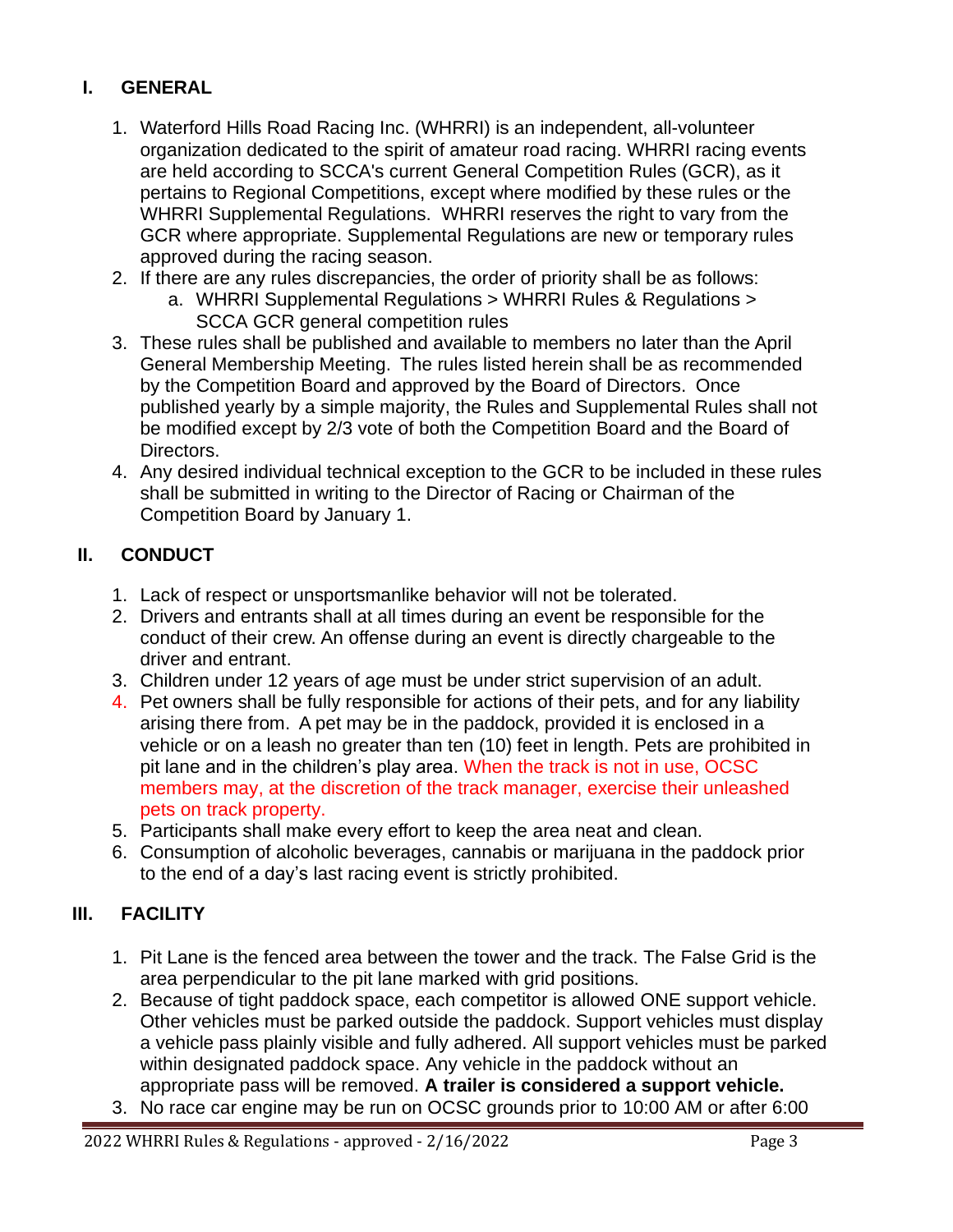PM due to local ordinances and court injunctions. This includes Showroom Stock and Improved Touring cars that may be street legal.

- 4. The speed limit within OCSC grounds is 15 miles per hour and is STRICTLY enforced. The speed limit within the paddock is 5 miles per hour. Race officials will penalize anyone exceeding this speed limit or driving irresponsibly.
- 5. The paddock access road will be closed to pedestrian traffic any time vehicles are on the track when the track is hot.
- 6. Golf carts, motorcycles, mini-bikes, ATVs, bicycles, skateboards, roller blades, etc. may Not be ridden in the paddock during events. Exceptions may be granted by The Chief Steward or the Director of Racing.
- 7. Camping is permitted in the OCSC campground on a first-come first-served basis by registering at the OCSC office. Excessive noise, rude conduct, or behavior that disturbs others will result in loss of camping privileges. Township quiet hours are from 10:00 PM to 8:00 AM.
- 8. Competitors must receive permission from the Track manager before leaving vehicles or equipment in the paddock Sunday evening.
- 9. Competitors may not leave vehicles, trailers or supplies in the paddock before a race weekend regardless of rentals or open dates without approval from the Track Manager.
- 10.The following radio frequencies are for official use only: 461.61250, 463.38750 and 463.81250
- 11.Drone operation is only permitted upon Board of Directors pre-approval and satisfactory:
	- a. Presentation of credentials
	- b. Presentation of flight plan
	- c. Proof of Insurance
	- d. Announce to all participants that official drone operation will occur
	- e. Personal supervision of operation by a WHRRI official
	- f. Copies of all recordings to be provided to WHRRI for club use without restriction
	- g. Ensure F&C is informed via phone land line

## **IV. COMPETITION LICENSES**

- 1. There are three grades of licenses: novice, provisional and full. See WHRRI By-Laws for membership requirements.
- 2. Other licenses may be acceptable, check with the Director of Licensing. WHRRI reserves the right to refuse any entry.
- 3. Every applicant for a competition license shall obtain a physical examination per the SCCA General Competition Rules.
- 4. Minors (age 14 or older) may participate in driver's school and hold a novice license if given specific permission by the WHRRI Board of Directors.
- 5. After satisfactory completion of driver's school, each student will be issued a novice license. This will allow them to compete in WHRRI events, while being supervised by their instructor, and/or other qualified persons. Novice license holders must have a triangle in a contrasting color prominently displayed on the rear of their race car.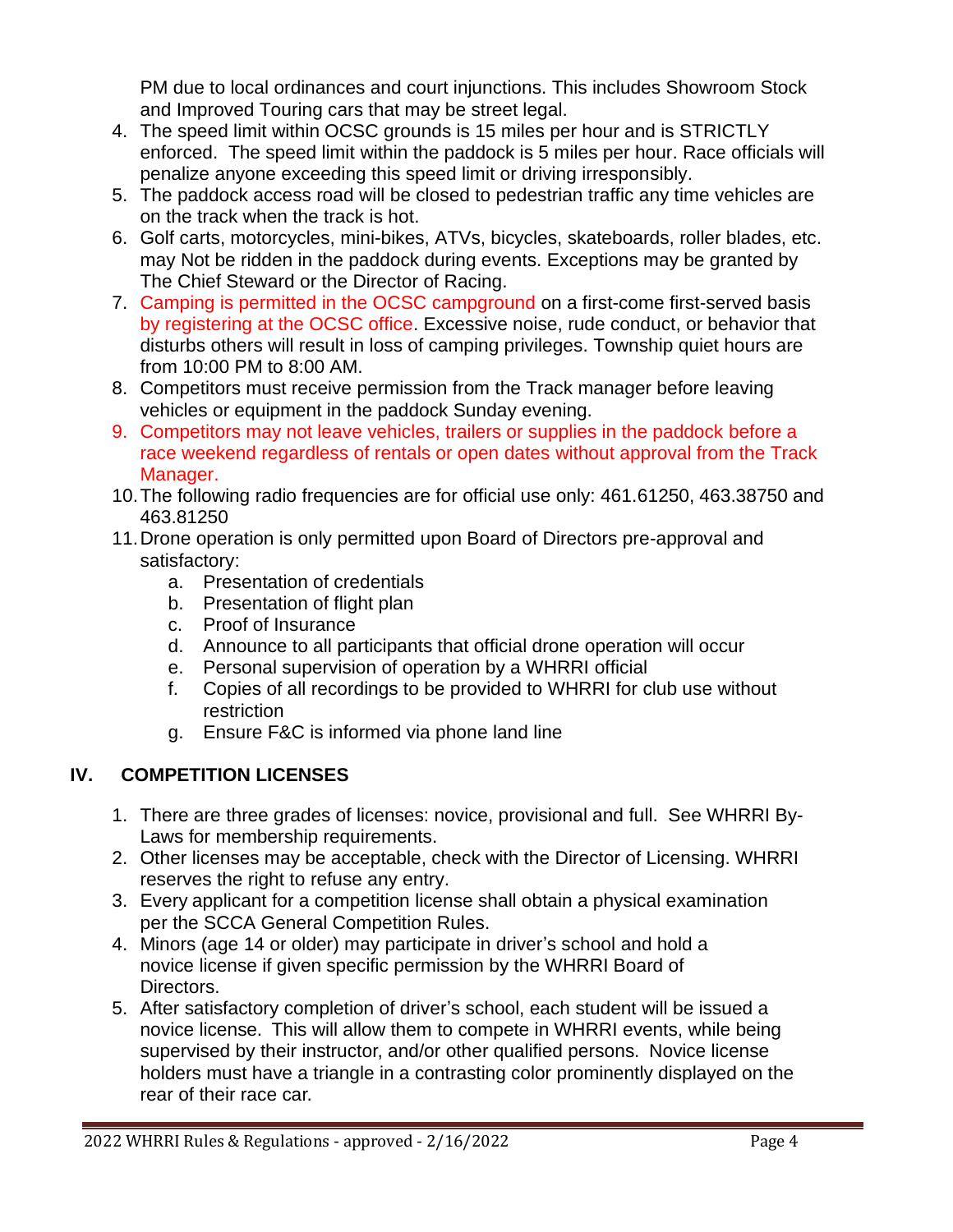- 6. A novice license holder may be eligible to upgrade to a full competition license after finishing at least seven (7) races, completing the required workbee time and with the approval of Director of Driver's School, Director of Licensing and the student's instructor.
- 7. WHRRI licenses expire on April 1st of each year. To be eligible for a full WHRRI competition license, you must have finished at least four WHRRI or SCCA races during the previous year. A provisional license may be issued by Director of Licensing to any competitor who does not meet the requirements of a full license. The driver holding a provisional license may be eligible for upgrade to full license after successful completion of 1 race weekend or period otherwise determined by the Director of Licensing, Chief Steward, and WHRRI Competition Board. Below are the Guidelines for provisional license renewal guidelines for drivers with a lapse in racing. All below requests require a minimum of 2 weeks to process.
	- a. Greater than 1 year or less than 4 races in the previous year
		- i. A provisional license may be issued by Director of Licensing
	- b. 2–3-year lapse and any number of races
		- i. A provisional license may be issued by Director of Licensing or presented to the Chief Steward and Competition Board for approval by the Director of Licensing.
	- c. 4 or more-year lapse and any number of races
		- i. Must be approved by the Director of Licensing, Chief Steward, and WHRRI Competition Board.
	- d. License applicants from non-road racing series
		- i. Must be approved by the Director of Licensing, Chief Steward, and WHRRI Competition Board. A meeting with the comp board may be required as well as supervised track time up to driver's school.

The driver holding a provisional license may be eligible for upgrade to full license after successful completion of 1 race weekend or period otherwise determined by the Director of Licensing, Chief Steward and with input from the Competition Board if needed.

8. The Director of Licensing will have final authority in all license upgrades and renewals. Any request for a provisional license after the first race WHRRI weekend should be submitted to the Director of Licensing along with the driver's racing resume and will take a minimum of 2 weeks. may take up to 2 months to process. Additional observed track time may be required and possibly the Club Racing Experience license pathway up to the completion of a WHRRI or SCCA accredited driver's school.

## **V. REGISTRATION AND TECHNICAL INSPECTION**

- 1. Registration for drivers & crew will be open during the following times (minimum):
	- a. Friday: 4:30 PM to 7:30 PM
	- b. Saturday: 8:00 AM to 9:45 AM
	- c. Sunday: 9:00 AM to 9:45 AM (with prior arrangement with Registrar)
- 2. Crew and/or Guests of a driver may enter the paddock during the following hours if they present a current WHRRI Photo ID or prepaid guest entry pass:
	- a. Saturday and Sunday: 9:00 AM to 4:00 PM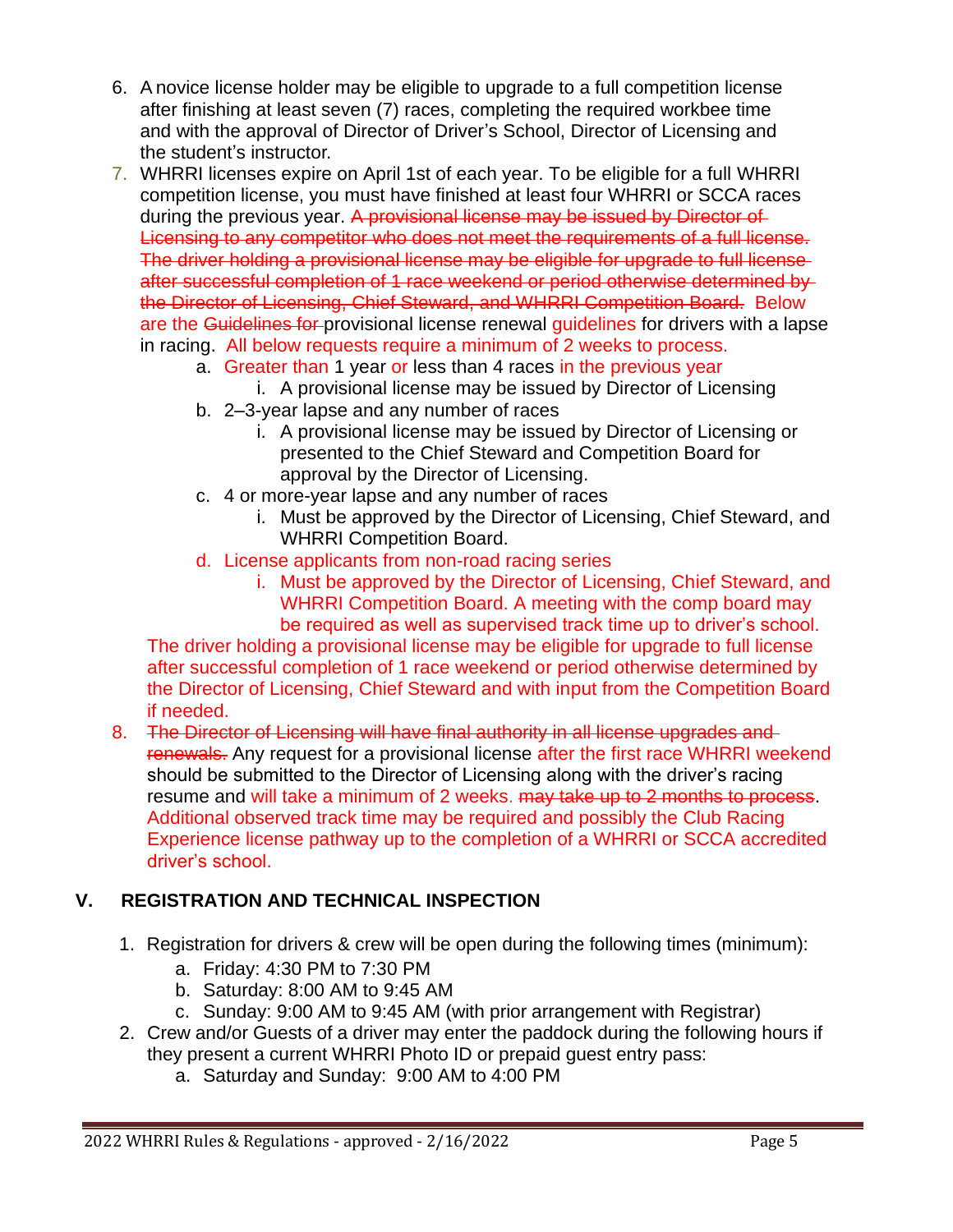- 3. Technical inspection will be open during the following times (minimum):
	- a. Friday: 5:30 PM to 8:30 PM
	- b. Saturday: 8:00 AM to 1:00 PM
	- c. Sunday: 8:30 AM to 11:00 AM
- 4. The official scales are located at the tech/impound area and may be available for competitor's use upon request. Cars shall be pushed, not driven, onto scales.

## **VI. RACING PROCEDURE**

- 1. All cars should be on the grid at the five-minute signal. Cars arriving after the three-minute signal must start from the rear of the grid.
- 2. After the three-minute signal no more than one person may stay with each gridded car.
- 3. After the one-minute signal, ALL personnel shall clear the grid.
- 4. Grid is to remain clear until the grid workers indicate personnel are allowed on the grid.
- 5. Saturday Class race will be gridded by Saturday qualifying times.
- 6. Sunday Class races will be gridded based on the Saturday Class race finishing position.
- 7. Sunday Feature races will be gridded by the fastest race lap of the weekend.
- 8. Co-driver races, when scheduled, are open to all drivers. Primary drivers running their own cars are not eligible for trophies. Only one co-driver allowed per car per race weekend.
- 9. A co-driver is eligible to compete in the Sunday Feature race in lieu of the primary driver. Any co-driver who wants to exercise this option must inform Timing & Scoring before Noon on Sunday.
- 10.Classes may be mixed, moved or grids split, at the discretion of the Stewards.
- 11.Results from races ended at less than half distance may be considered official, at the discretion of the Stewards.
- 12.Test and tune (practice) days are considered to be part of the race event. As such, these Rules and Regulations apply.
- 13.Emergency practice may be available Sunday morning, although participation is contingent upon Chief Steward approval.
- 14.Saturday first qualifying session pushed back 5 minutes to allow first run group time to warm up engines and/or drive to grid if they desire. Steward suggested to start session no sooner than 10:10 am on Saturday.

## **VII. TRACK AND GCR EMPHASIZED DRIVING BEHAVIOR**

- 1. Restricted non-racing surface is designated by painted lines or hashed zone on the left side of the front straight. This area may not be used to advance position. Penalty is at the discretion of the steward.
- 2. To discourage driving in the grass in the esses, pylon cones or flexibly mounted pylons may be used. Striking these markers is subject to penalty.
- 3. Failure to control your car resulting in contact with another car. (GCR 6.11.1)
	- a. Both cars continue: Chief Steward Action (CSA) or Request For Action (RFA) with a 1 or 2 position penalty to the offender.
	- b. Contact, only one car continues: CSA or RFA disqualifying the offender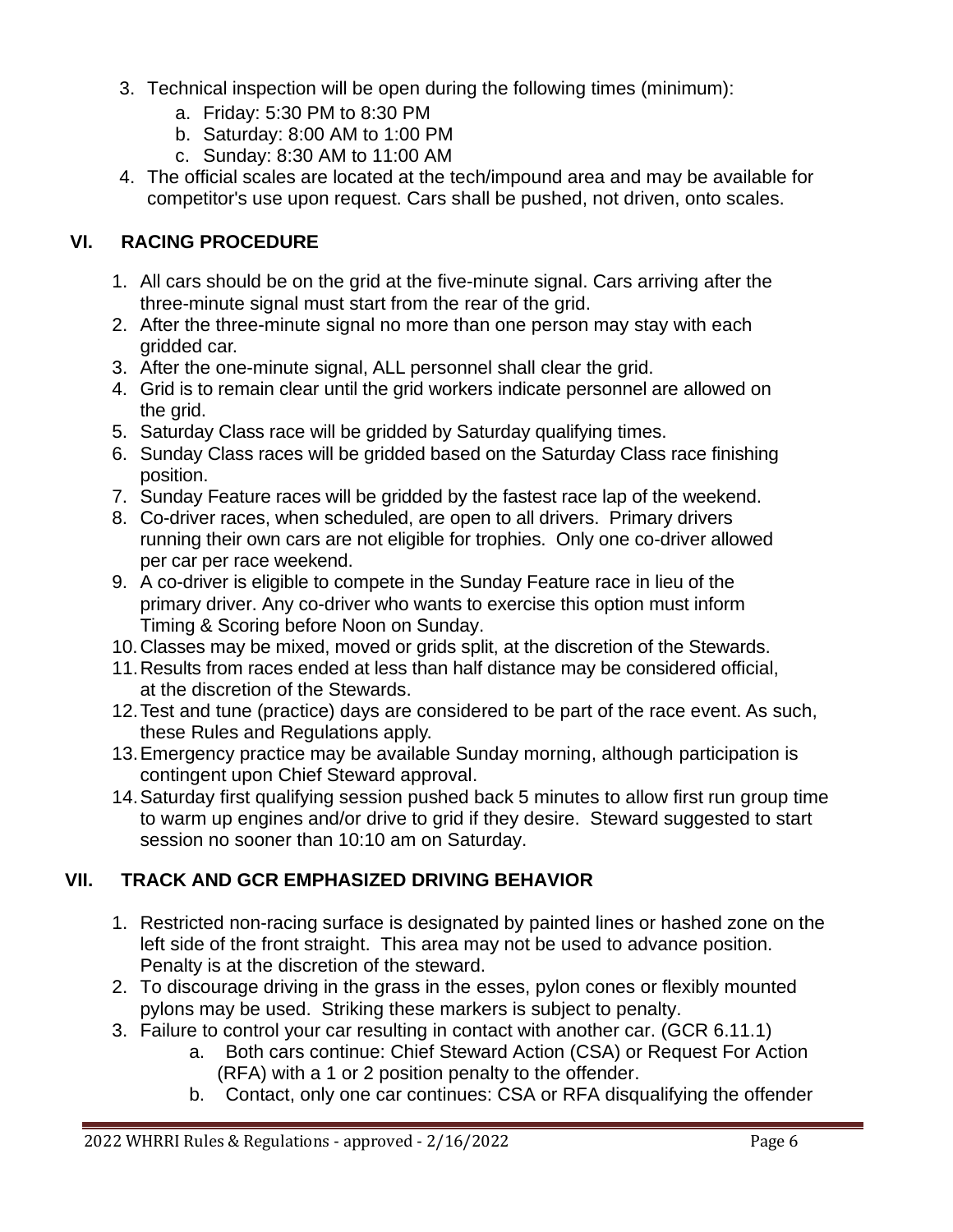- 4. Passing Under a Yellow Flag (PUY) (GCR 6.1.1.B) For verified PUY
	- a. Practice Open Black Flag, session ended for competitor, counsel by Chief Steward
	- b. Qualifying Closed Black Flag, loss of qualifying times, counsel by the Chief Steward and may start at the back
	- c. Race Closed Black Flag, penalty three position in class or laps
	- d. Spin under yellow Car not under control, same penalty as a PUY
	- e. Contact or Injury during a PUY: Closed Black Flag, possible disqualification
- 5. Drifting is not permitted at Waterford Hills Race Track. In the interest of increased safety for vehicles and the facility, this form of stylized driving is not permitted. Track officials will observe and judge if a vehicle is drifting, and provide a warning and/or ejection from the facility, depending on judged severity.

#### **VIII. RESERVED PADDOCK SPACES**

- 1. All applicants must be current WHRRI members in good standing (including OCSC current member). All applicants need to have FIRM plans to use a paddock space for at least three (3) WHRRI race weekends. Reserving a space just in case you might need it is not the intent of this program and will be frowned upon.
- 2. All applications, documents and fees must be received on or before the April General Membership Meeting. NO LATE APPLICATIONS WILL BE ACCEPTED.
- 3. Those wishing to reserve multiple paddock spaces must document the number of cars that he or she owns and intends to enter in at least three (3) WHRRI Race Weekends. Reserving multiple spaces to prepare a vehicle for a friend or customer will only be considered after all the primary driver's requests have been met. Those approved for multiple spaces the previous season will have first right of refusal in subsequent seasons provided all the renewal requirements are met.
- 4. Eighty (80) Paddock Spaces will be awarded to applicants by WHRRI membership number.
- 5. The WHRRI Top Ten drivers from each season are automatically awarded a space for the following season, provided they apply (fees are still applicable) and intend to compete. These will be removed from the original pool of applicants.
- 6. Those individuals who are awarded a reserved paddock space may not alter that space in any way, without the permission of the WHRRI Board of Directors. Any plans to improve must be submitted to and approved by the Director of Facilities.
- 7. All paddock reservations expire at 9:00 am on the Saturday of each race weekend. After this time anyone may occupy a reserved paddock space, except for spaces 1-8 (see Article 19).
- 8. A copy of the reserved paddock listing will be available at the Timing and Scoring bulletin board to assist others in finding available spaces.
- 9. Paddock space reservations are valid for the WHRRI club race weekends only, defined as Friday 10am through Sunday 6pm.
- 10.The program administrator will make every reasonable effort to meet an individual's specific need when assigning space(s). Priority of space assignment to be determined by program administrator.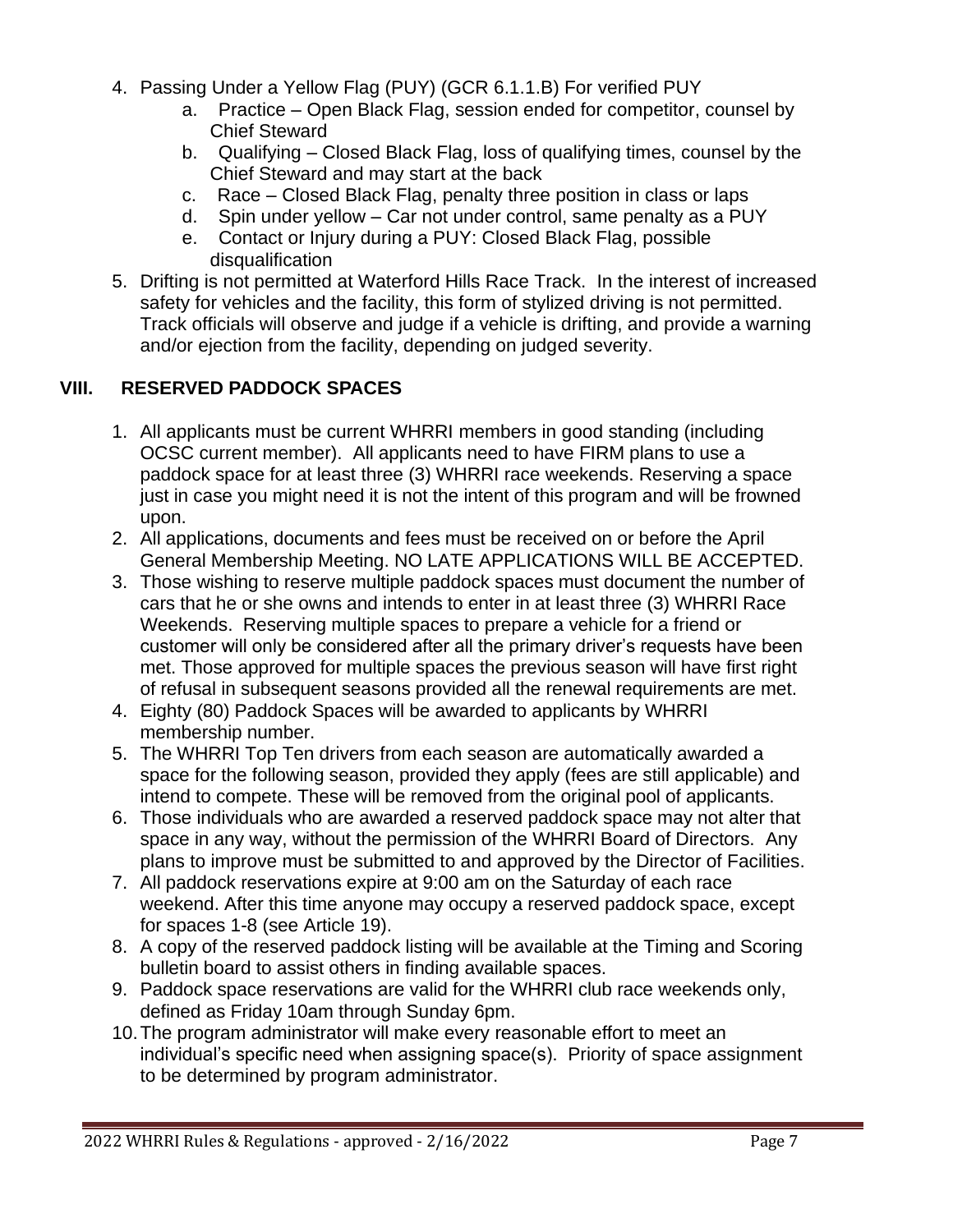- 11.The WHRRI Board of Directors may award additional spaces to members they feel are especially deserving. If a participant withdraws from the program at any time prior to the second race weekend, that space will be awarded to the next applicant in the pool. If a withdrawal comes after the second race weekend, the space will be open for the remainder of the season. Posting your space as available at the waterfordhills.com bulletin board is encouraged, if you won't be using your space on a given weekend. A "space xyz is available" will suffice. It will then be considered unreserved for that weekend, that is, first come, first serve. Making your space available does not count toward the three-weekend requirement.
- 12.In order to renew a paddock space reservation for the upcoming season, the applicant must have used the space as an entrant or driver a minimum of three (3) race weekends during the previous season.
- 13.You must be prepared to provide documentation of use if requested.
- 14.For competitors that are the driver, copies of the appropriate pages from the log book is sufficient. For entrants, a copy of registration or log book showing name of entrant and/or driver will be required.
- 15.For competitors reserving additional spaces, copies of the entry form showing them as the entrant along with copies of the log book showing the car went through tech for the driver on the entry form driver is sufficient. You must make copies of the entry form for each race weekend and submit it to renew a reserved paddock space. Registration will not make you copies.
- 16.Those competitors that had reserved two spaces in the "Upper Paddock" due to the lack of availability of large spaces or special needs are exempt from this documentation requirement for the second space. The second paddock space will count towards the total of 80 paddock spaces available.
- 17.The competitor who has reserved space(s) will have the right of first-refusal for that space(s) in the following year, provided that person meets all other requirements and is awarded a space in the original allocation. Some people may be asked to change spaces if the Competition Board or Board of Directors with Competition Board approval decides to adjust the paddock layout.
- 18.If circumstances exist, you may petition the program administrator for a possible exception. A participant may withdraw from the program any time before the third race weekend.
- 19.Paddock spaces 1-8 are reserved for Time Trial parking on Saturday and Sunday. This rule supersedes the 9:00 am curfew on reserved paddock spaces. These spaces will remain reserved for Time Trials participants and liaison/mentor throughout the weekend.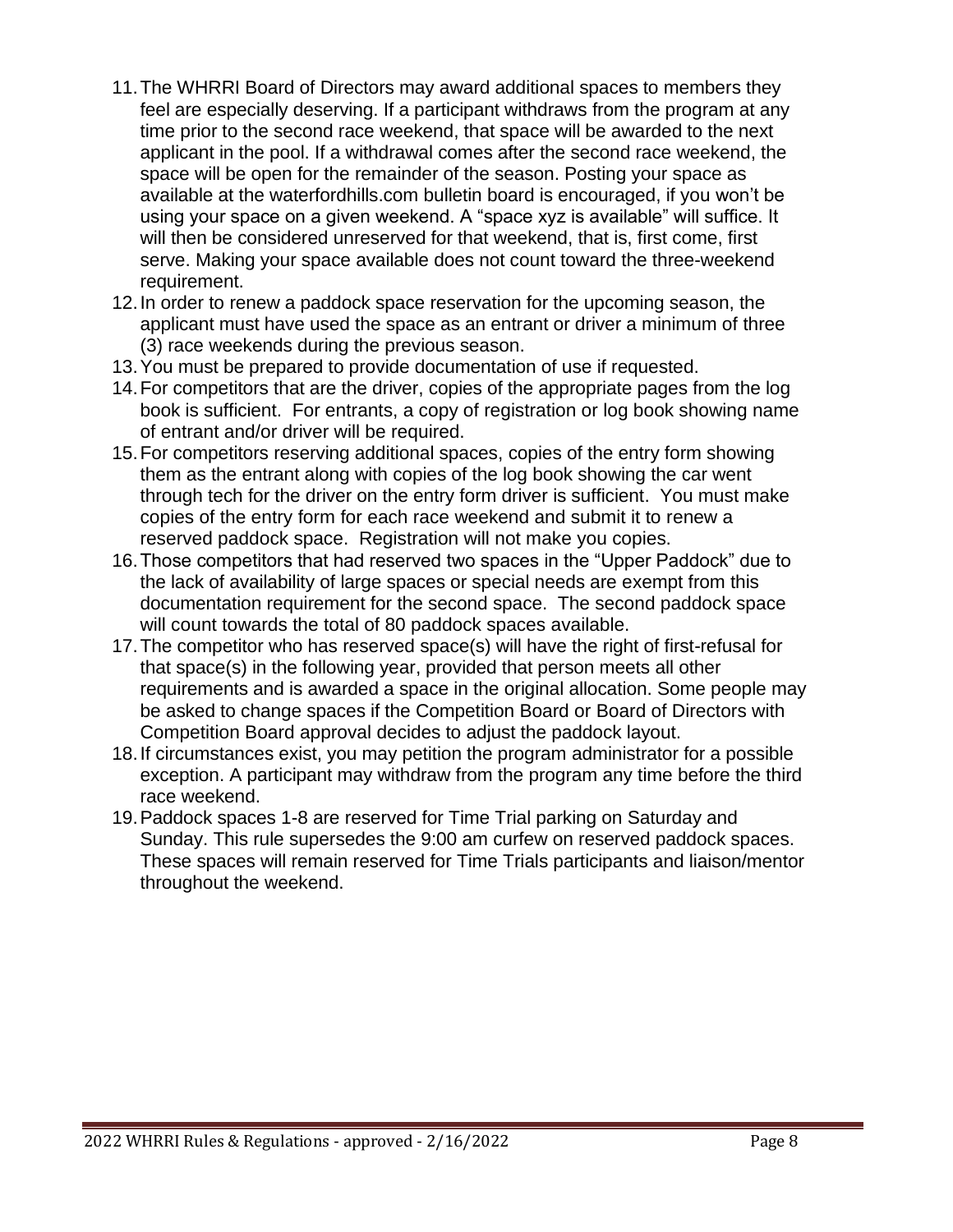## **IX. VEHICLES**

- 1. WHRRI race vehicle classes include all regional classes recognized by the current SCCA GCR. WHRRI also recognizes two additional classes, IT7 (Appendix A), and Sports R (Appendix B). Specific rules for these classes are appendices of these WHRRI rules. There are "X" classes for cars that meet Section 9 of the GCR but fall outside current recognized classes. Before their entry is accepted, all X class cars must be approved by the Competition Board or the Chief Steward at an event. In addition, Timing & Scoring and Registration must be made aware of the X car entry. Classification of X class cars can be reviewed and changed at any time. All X class cars must meet the safety rules applicable for the group they run.
- 2. Club Formula Continental (CFC) and ITE are run according to SCCA Great Lakes Division rules; with the exception that cars may run ITE, even if eligible for another class.
- 3. Spec Miata is run per the GCR, but Waterford Hills Championship points are only awarded to cars with SCCA or NASA approved tires.
- 4. Any legal Spec Miata vehicle is eligible for competition in its respective IT class. If the entrant deviates from the appropriate rule set, then the entrant must conform completely to the appropriate IT rule set.

There shall be no mixing of rule sets. If the driver deviates from the SM rule set in any way - including tires, weight and other minor differences - he would have to adhere to the IT rule set. For example, if a Spec Miata wanted to race on an alternate tire, the vehicle must also remove any specific SM modification which would be illegal in IT.

Any WHRRI ITS or ITA competitor may petition the WHRRI Comp Board for review of this rule at any time during the season following changes to the SM rule set that are published in SCCA Fastrack. This rule must be re-approved by the WHRRI Comp Board annually following a thorough review of any modifications to the Spec Miata rule set.

- 5. WHRRI race weekends are spectator events. Cars must be clean, and neatly painted with no visible primer. Body damage will be recorded in the car's logbook and must be repaired before the next race event. The Chief Steward or the Chief of Technical Inspection may void the weekend or Annual Technical Inspection and require the vehicle be re-inspected before the car can be raced again.
- 6. All race vehicles must have current WHRRI decals displayed on both sides.
- 7. WHRRI uses the AMB timing system. Each car shall have a unique functional AMB transponder, no alternate timing data will be accepted. Lap times for vehicles with no transponder signal received will be placed at the back of lap time grids. Competitors may rent a transponder from the Club Timing/Registration on a per-weekend basis.
- 8. Race car numbers at WHRRI events are limited to one or two digits (1-99). A guest entrant with a three-digit number permanently registered with his/her sanctioning body may run that three-digit number. Any car number conflicts occurring in co-driver or combined feature race events will be resolved by Timing & Scoring, and may include requiring one entrant add a leading "1" digit to all numbers on the car. Any car number conflicts occurring in class races or features are to be resolved based on WHRRI member number, lower has priority. If conflict is not resolved, Timing and Scoring has the authority to resolve the conflict, up to and including adding a leading "1" digit to all numbers.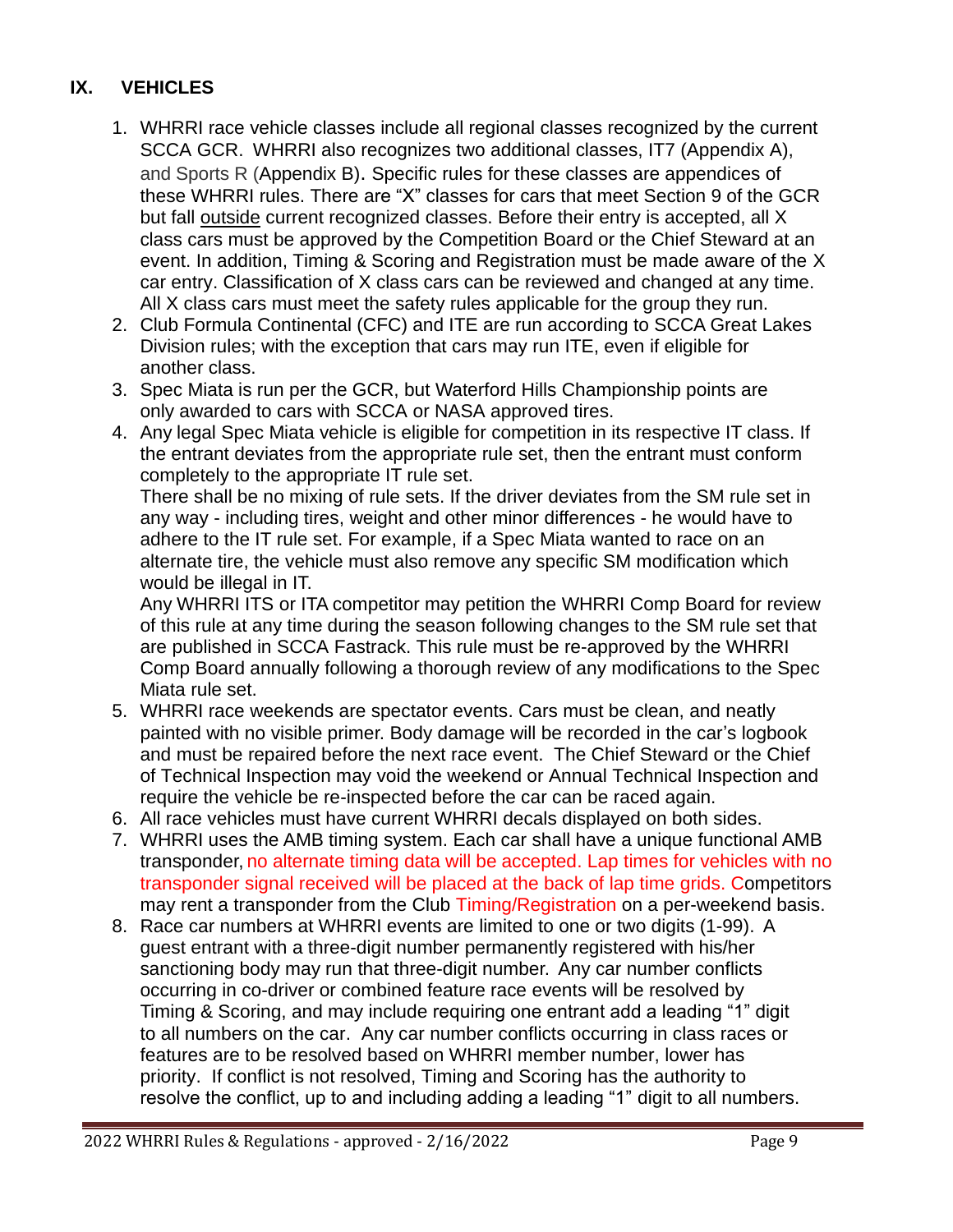#### **X. IMPOUND**

- 1. Any car that sets a new class record must report to impound and will be weighed.
- 2. The first three finishers in each class must report to impound and will be weighed. All finishers must report to impound and stay until released. Failure to report to Impound can result in loss of qualifying time or last in race class finish or lost points. (GCR 5.9.3.C) As time allows, technical inspection intends to weigh all cars. Any cars not meeting weight requirements are subject to chief steward actions per the GCR.
- 3. For qualifying sessions, technical inspection will intends to weigh all cars. Cars not meeting weight requirements will have their qualifying times voided.
- 4. WHRRI events do not have a minimum impound inspection time. Competitors shall follow the directions of impound officials.
- 5. Protests or Metal-to-Metal incident reports are to be initiated and completed if possible while in Impound. Failure to complete a M2M report may result in a penalty.
- 6. To reduce cheating and keep competition fair, WHRRI officials or the SOM may conduct informal inspections of any vehicles, so long as such inspection does not seriously inconvenience the driver or entrant. These inspections may take place in the impound area or the competitor's paddock spot.

#### **XI. RACE OFFICIALS**

- 1. The Director of Racing shall appoint all race officials.
- 2. Race officials need not be members of WHRRI or hold any license.
- 3. Chief Steward and Stewards of the Meet (SOM) should be members of the WHRRI Competition Board. If there are not sufficient Competition Board members available, the Director of Racing may name appropriate substitutes.

#### **XII. TROPHIES AND CHAMPIONSHIPS**

1. Waterford Hills recognizes two individual championships; that of Class Champion and that of Overall Champion. To gain points for an event in any championship, a driver must be a Waterford Hills Road Racing member in good standing and hold a Waterford Hills Road Racing license. Official points are published on the WHRRI website at:<http://www.waterfordhills.com/points> with a posting date in the document. Finishers in co-driver races are not awarded points towards any championship. Trophies and Championship points are awarded by class finish based upon the following schedule, with the finishing position being determined including all competitors, WHRRI licensed member or other: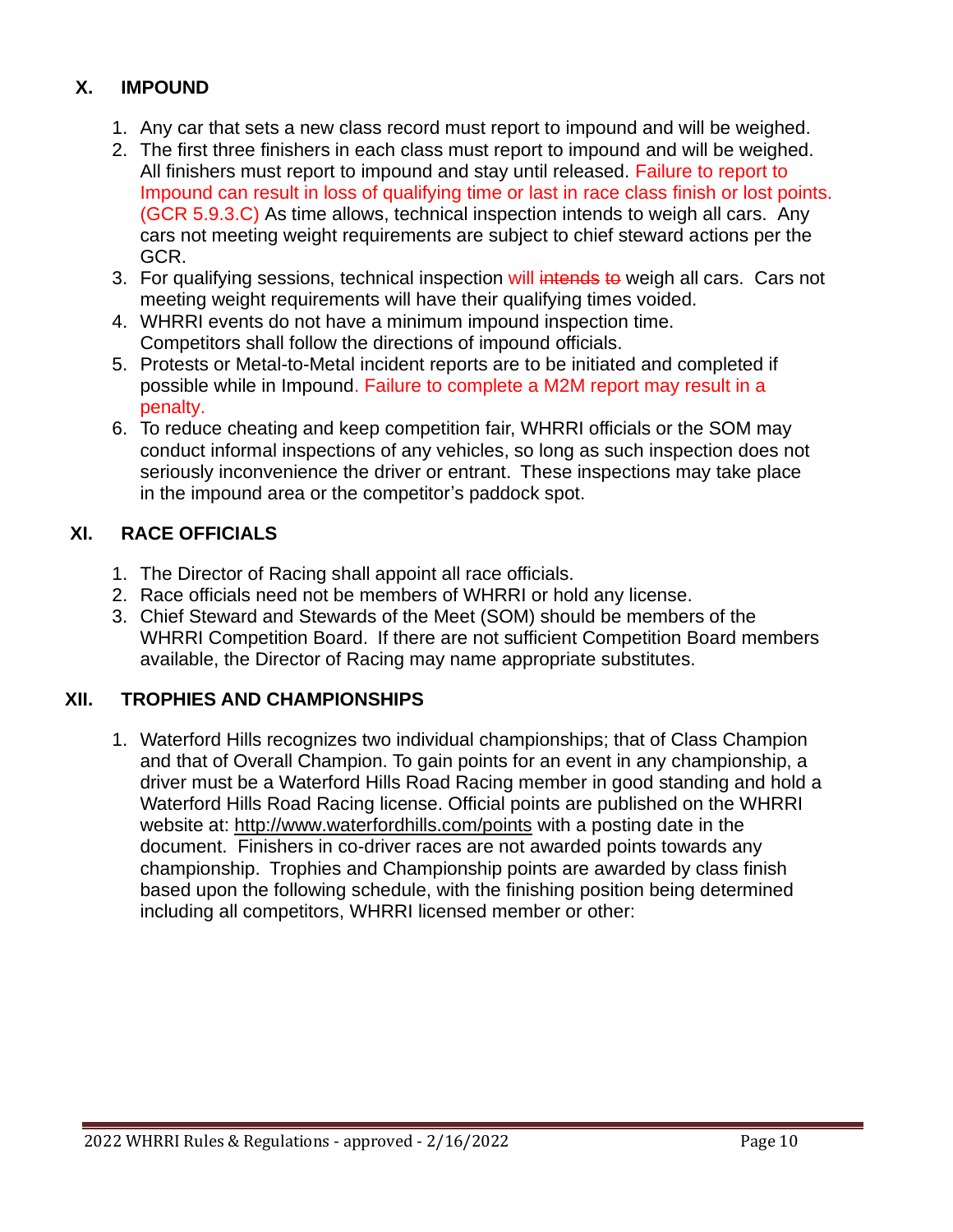Number of starters *8* **+ 7 6 5 4 3 2 1**

Points for 1st Points for 2nd Points for  $3<sub>d</sub>$ Points for  $4<sub>th</sub>$ Points for  $5<sub>h</sub>$ Points for  $6<sub>b</sub>$ Points for  $7<sub>th</sub>$ Points for  $8<sub>th</sub>$ All other finishers 1

| $8+$  |                | 6              | 5              | 4     | 3     | 2     |  |
|-------|----------------|----------------|----------------|-------|-------|-------|--|
| $12*$ | $12*$          | $12*$          | $12*$          | $12*$ | $12*$ | $10*$ |  |
| $9*$  | $9*$           | $9*$           | $8*$           | 8     |       |       |  |
| $7*$  | 7              | 6              | 6              | 4     | 2     |       |  |
| 6     | 5              | 5              |                | 2     |       |       |  |
| 5     | 4              | 3              | $\overline{2}$ |       |       |       |  |
| 4     | 3              | $\overline{2}$ |                |       |       |       |  |
| 3     | $\overline{2}$ |                |                |       |       |       |  |
| 2     |                |                |                |       |       |       |  |
|       |                |                |                |       |       |       |  |

\* Trophy Position

- 2. In Co-driver races, trophies will only be awarded to first place finishers.
- 3. X classes will not be awarded trophies or points towards year end championships.
- 4. It is an additional requirement that the driver finish a minimum of 50% of the season's races in order to win either a Class Championship or the Overall Championship. In the event that this requirement is not met, the Championship will be awarded to the next eligible driver.
- 5. In addition to finish in class, an extra bonus point is awarded for a Waterford Hills Road Racing member who breaks a class record in a race.
- 6. A driver who has entered as a dual (or multiple) entrant may not earn double (or multiple) points towards the Overall Championship. Points toward the Overall Championship shall be kept by season totals earned in an individual class. A driver may be ranked in the Overall Championship Standings only once. In the event that a driver has competed in multiple classes, that driver will be ranked in the Overall Championship Standings based on their highest season total of points accumulated in only one class.
- 7. Sunday feature races will be awarded the same number of points as class races**.**
- 8. Points earned in all races determine class championships and overall championship.
- 9. Ties in the final point totals for individual championships shall be resolved on the basis of each driver's record of first place finishes; then, if necessary, second place finishes; then, if necessary, third place finishes. If two or more drivers have accumulated the same number of first, second, and third place finishes in the races counted, they shall be considered tied for the championship.
- 10.The club typically distributes all awards at a trophy presentation to be held on Sunday evening following the completion of racing activity. Trophies will not be mailed, and trophies will not be available until after final results are determined.

## **XIII. PROTESTS**

- 1. Any driver, entrant, designee of a driver or entrant, and/or official may file a protest, alleging a violation of the GCR, these Rules and Regulations, or the Supplemental Regulations.
- 2. Protests must be made in writing, addressed to the Chief Steward, on forms available from the stewards in the timing tower. Time limits are as specified in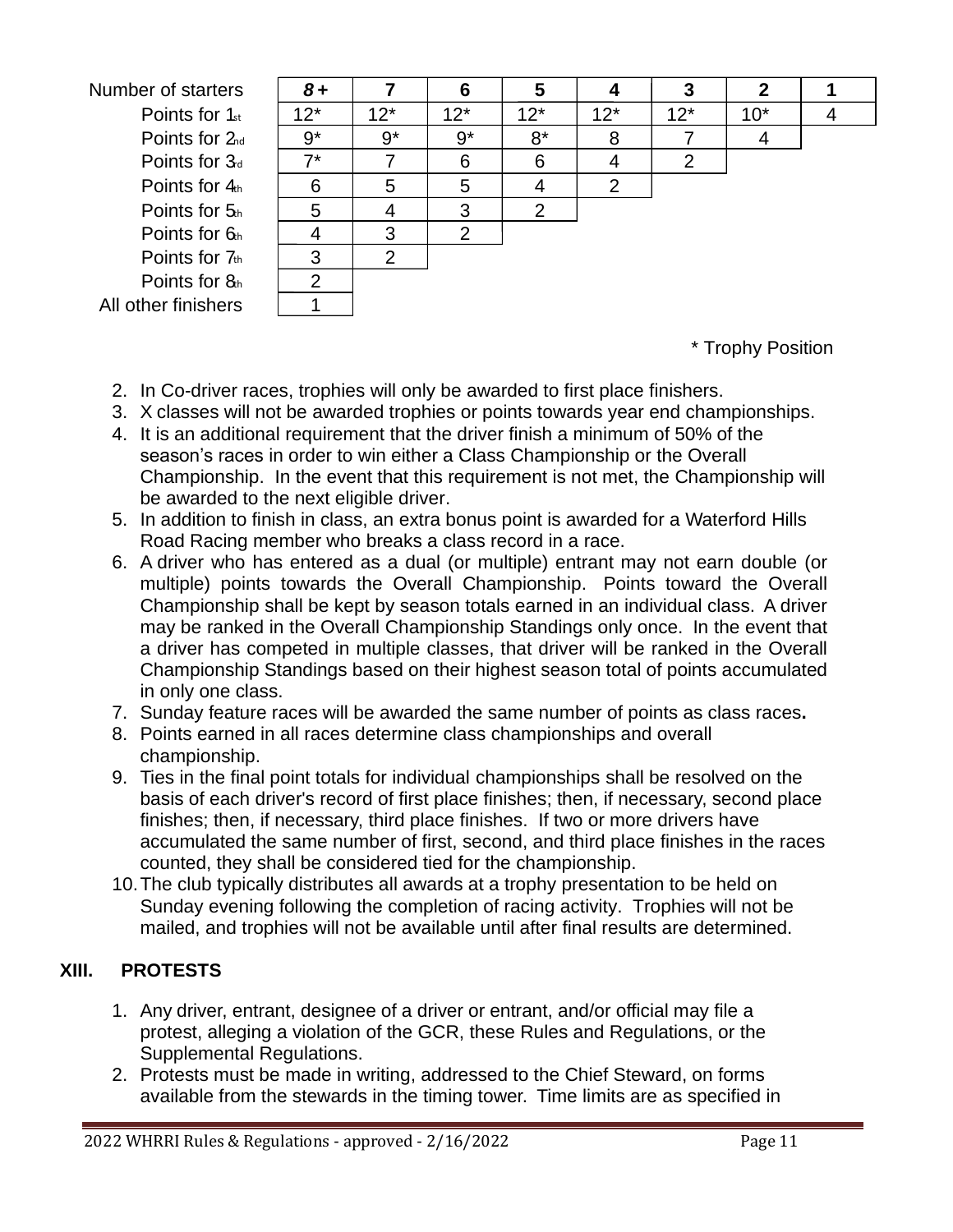the GCR, typically within 30 minutes after the end of the session although the SOM may extend the time in limited cases. A protest fee of \$25 shall accompany the protest.

- 3. Race results do not become official until protests involving that race have been ruled on by the SOM.
- 4. Protests against the legality of a vehicle require a bond sufficient to have a professional technician tear the car down and return it to original condition. If the car conforms to the rules, the protester forfeits the bond. If the car is found illegal, the protester's fee is returned, and the protested party bears the expense for the teardown.
- 5. Protests will be heard by the SOM. Every attempt will be made to hear the protest in a timely manner. If the protest involves a class in which a SOM is an active participant, he or she shall excuse himself/herself from the hearing.
- 6. The decision of the SOM will be provided to all affected parties.

## **XIV. APPEALS**

- 1. Actions of the SOM may be appealed in writing to the WHRRI Court of Appeals. Appeals must be filed or postmarked within 10 days and addressed to the Director of Racing and accompanied by a \$50 fee.
- 2. Appeals must be based on either proof of procedural errors in the initial hearing or the presenting of new evidence relevant to the appeal.
- 3. If the appeal is judged to be well founded, the fee will be returned.

## **XV. SOUND CONTROL**

- 1. The Sound Control Chief shall be responsible for monitoring and reporting sound levels of all racing vehicles at sound-controlled events in accordance with the GCR. Specifically, the chief shall:
	- a. Ensure the sound monitoring equipment is located at an official certified site.
	- b. Ensure that readings shall be made in accordance with the township ordinance.
	- c. Advise race control as soon as possible of any sound readings above the track limit.
	- d. Submit post-race reports to the Chairman of the SOM.
	- e. Monitor weather and ambient conditions throughout the day.
	- f. Perform field calibration of the equipment in accordance with the GCR.
	- g. Ensure that yearly certification of the equipment (meter, microphone, and field calibrator) has been performed by the manufacturer or a certified laboratory.

## **XVI. SOUND ORDINANCE VIOLATION AND ENFORCEMENT**

- 1. Due to local township ordinances and court judgment, sound is restricted to less than 75 dBA at the property line. All race vehicles must have a commercially available muffler and pass sound.
- 2. When Chief of Sound reports a warning with 74 dBA, the subject car may receive a Furled Black Flag and the "SOUND" board will be displayed at start stand.
- 3. Upon any lap during the race with a confirmed and reported violation (75 dBA or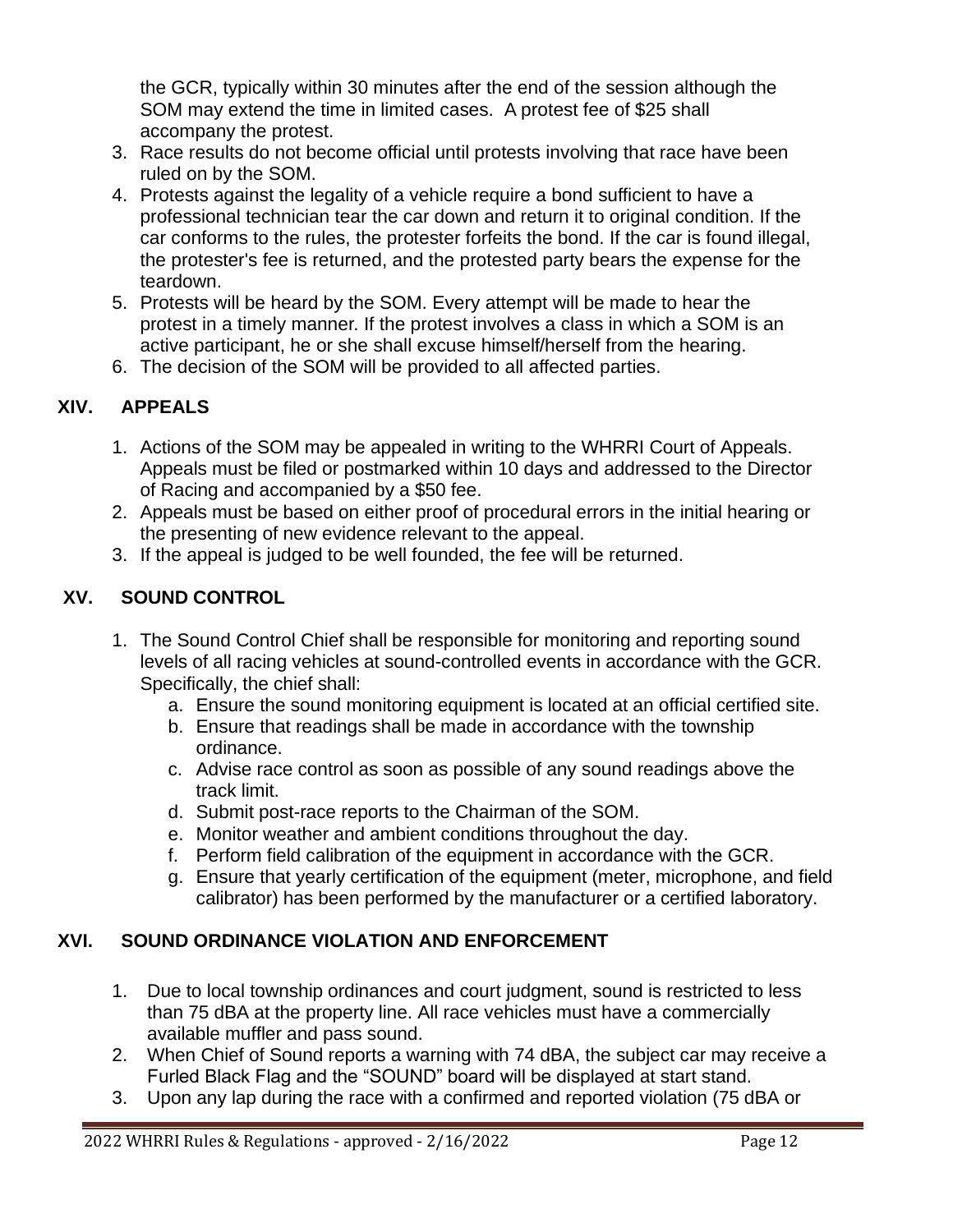higher), the car will be black flagged. Car must report to Black Flag Station to receive direction from the Steward.

- 4. Cars Black Flagged for sound WILL NOT be allowed back on track until SIGNIFICANT modification efforts have been made to meet sound restrictions. The Director of Racing and/or the Chief Steward will determine when and if a car may return to track.
- 5. If adjustments are made and car violates sound again, car will be Black Flagged and potentially DISQUALIFIED from the meet. No refunds will be given.
- 6. Cars approaching the 75 dBA sound restriction MAY receive a verbal warning by the Director of Racing and/or a Steward. Documented sound measurement violations may be obtained from the Tower upon request from the driver or entrant.

## **XVII. WHRRI CHAMPIONSHIP POINTS ELIGIBILITY**

- 1. You must be a member of Oakland County Sportsman's Club (OCSC). Yearly cost is \$255 for General members and \$140 for Senior members (62+ years old) before March 1st. [www.ocsc.club](file:///C:/Users/vzbdfr/Documents/Personal_Records/Racing/WHRRI/Comp%20Board/Rules/2020/www.ocsc.club)
- 2. You must be a member of Waterford Hills Road Racing Inc. (WHRRI) \$25 per year for General Membership or a one-time \$1000 Life Membership.
- 3. You must hold a current valid WHRRI Competition License. \$100 yearly fee. SCCA/NASA license is accepted but WHRRI fee must still be paid. Go to WHRRI website for annual license renewal form to be submitted to licensing director. <http://www.waterfordhills.com/forms.html>
- 4. Memberships may be verified by OCSC and the WHRRI Director of Licensing and Membership.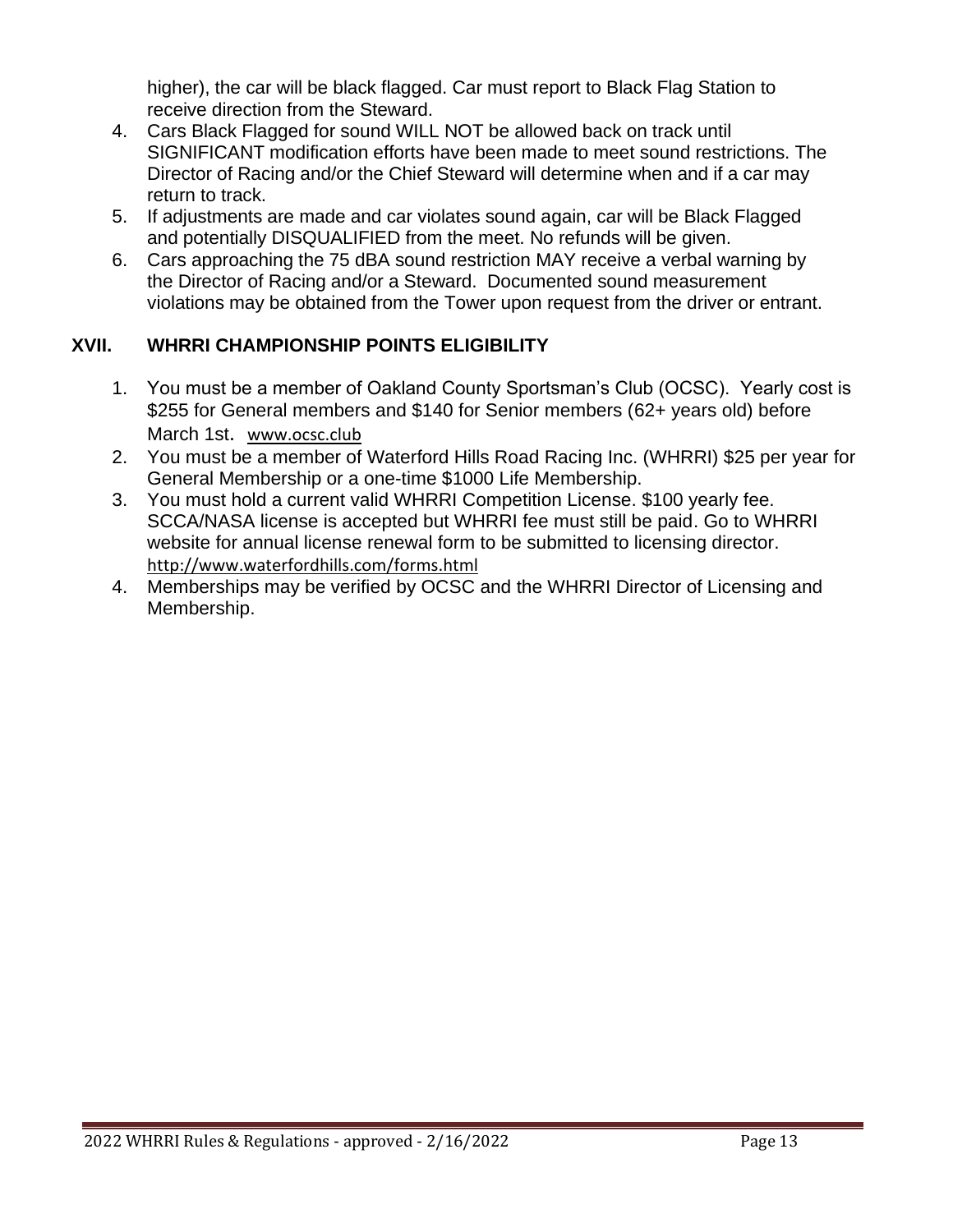# **Appendix A – WHRRI IT7 Specifications**

**Specifications** 

- All vehicles must be prepared to meet the 2022 SCCA Improved Touring Category Specifications (ITCS) for class ITA.
- This document should be considered a supplement to the ITCS.

Vehicle Classifications - See ITCS for more complete specifications.

**Mazda RX2 (71-74)** 2 Rotor – 2292 cc Vehicle Weight – 2300 lbs

**Mazda RX3 / RX3SP (72-78)** 2 Rotor – 2292 cc Vehicle Weight – 2280 lbs

## **Mazda RX4 (74-78)**

2 Rotor – 2616 cc Vehicle Weight – 2550 lbs

**Mazda RX7 (12A) (79-85)** 2 Rotor – 2292 cc Vehicle Weight – 2280 lbs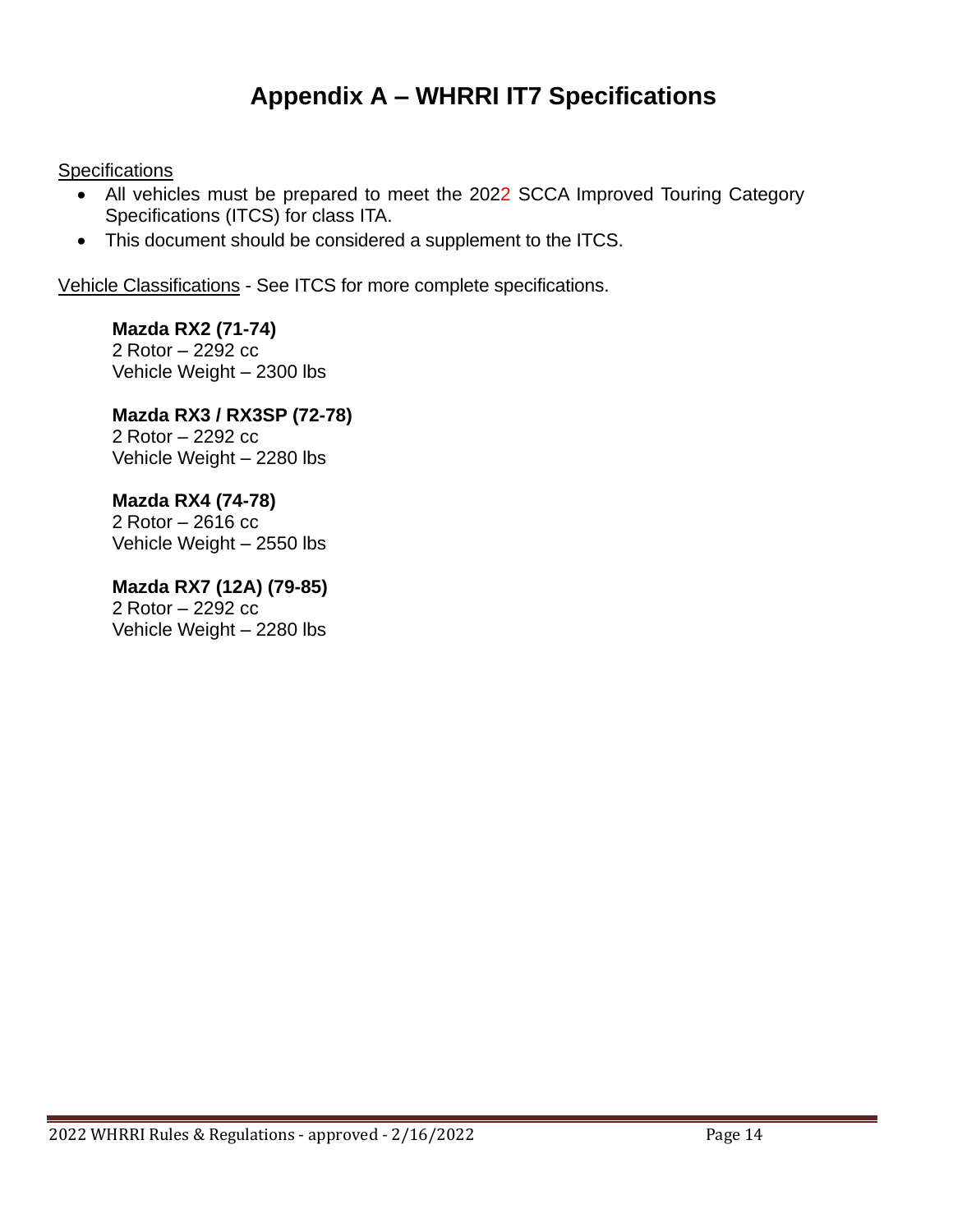# **Appendix B: Sport "R" (SR) Class**

#### **Rules and Specifications**

The Sport R class is regulated by the 1995 SCCA General Competition rules (GCR) and these rules. All GCR items for Sports Renault are to apply to the WHRRI class designated SR with the exception of the changes, additions, supplements, and modifications outlined below.

- 1. **Tires and Wheels:** Any tire which has ever been specified for SR or SRF may be used. Additionally, Toyo RA1and Toyo R888 may be used as well as the current SRF Goodyear Slick. Tire size may be either 185-60-13 or 205-60-13. Rain tires may be used at any time but must adhere to the above rules and sizes. Wheels may be any of the four designs used for SR and SRF; fronts or rears may be used on any axle of the car as long as they are size-matched on each axle.
- 2. **Engine and transmission:** Must conform to SCCA rules with the following stipulations:
	- A. Renault engine may be overbored no more than .010. Seals do NOT need to be intact or applied.
	- B. Original Solex or Weber carb must be used.
	- C. Exhaust must use original header. Tail pipe and muffler are open.
	- D. No porting, polishing or machining to head, valves or any area of the combustion chamber except as required for standard rebuild.
	- E. Pistons must be of original design; the European Renault OEM replacement piston may be used.
	- F. Transmission must be original four speed with no gear ratio changes and no final drive ratio change.
	- G. Air filter is free as long as it is not ram air or a velocity stack.
	- H. Spark plugs are free as to heat range or manufacturer.
	- I. Engine timing, cam timing and any engine management may NOT be adjusted or modified.
	- J. Rev limiter if used must serve no other purpose but to limit peak RPM.
	- K. The stock mechanical fuel pump may be replaced by an electric unit provided it is mounted safely in the side pod and is switched both by the master switch and the ignition switch. It is recommended that it have an oil pressure or impact triggered shut off.
- 3. **Fire system:** May use the original fire system and / or a hand held extinguisher compliant with GCR 9.3.23.B.
- 4. **Bodywork:** Must conform to original contour and appear as original. SRF cutouts for wheel, rear valence, exhaust cooling scoop and/or NACA duct in center section are allowed. No modifications intended to improve aerodynamics are allowed. No wings or additional spoilers are allowed.
- 5. **Radiator:** Radiator and radiator tin are free as long as they serve the same purpose and do not change the performance or aerodynamics of the car in any way.
- 6. **Fluids, lubricants, gaskets, and hardware:** Free.
- 7. **Brakes:** Brakes must be of original design both in caliper and rotor. Pads must be either Hawk HP-Plus or HT10 compound (PN HP 189) or the SRF Hawk Blue compound supplied by SCCA Enterprises.
- 8. **Alignment:** Alignments free within the limits of the original suspension parts. No elongation of holes or modifications to ball joints or control arms are allowed.
- 9. **Modifications:** No SCCA required updates to SR or SRF are required in SRR unless the safety rules of the GCR require them, e.g. Tall Man Kit is not required unless driver height dictates that the driver does not fit under the main hoop. Floor pan reinforcement is not required although highly recommended.
- 10. **Minimum weight 1580#** with Driver. Bolted ballast weights, if needed, must be in the original location in the side pods. No ballast will be permitted in the nose outside of reasonable fiberglass repair work.
- 11. **Midwest council & SCCA Vintage cars** will be allowed to run as prepared to their organizations' rules for Sport R except at the WHRRI minimum weight requirement, if the driver/entrant provides a copy of those rules to WHRRI Tech.
- 12. **SRF 1.9L cars** will be allowed to compete in Sport R class for weekend trophies at the driver's discretion if there are no other competitors in SRF class. They must meet SRF rules, except with minimum weight increased to 1750#. They will not accrue points towards SR season championship.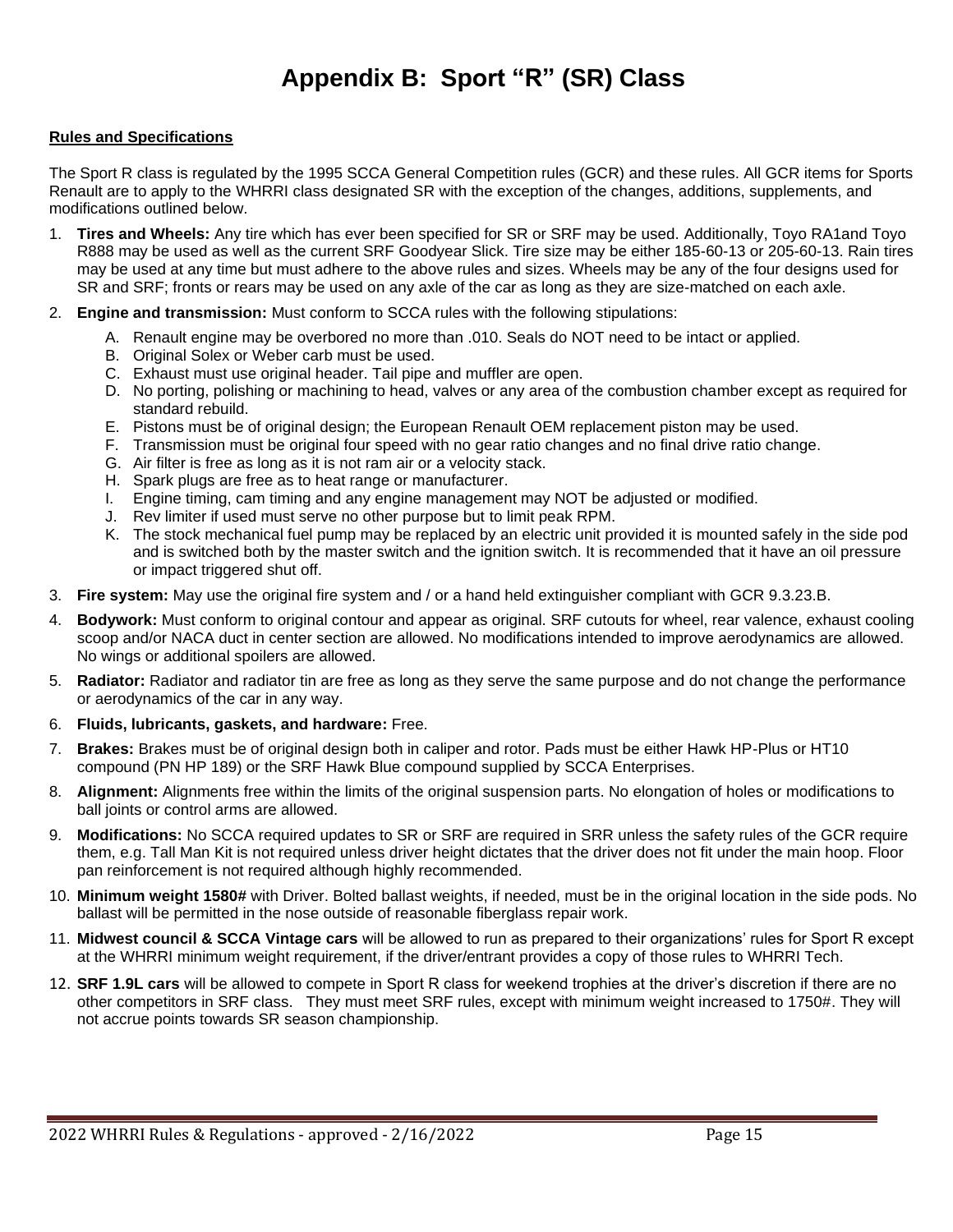# **Appendix C: Time Trial/Bracket Race Rules**

#### **1. Definition & Purpose**

- A. The Time Trials/Bracket Racing run group is intended to increase participation during WHRRI race weekends by creating an intermediate step between the Open Track Day (OTD) program and the wheel to wheel competition of race weekends.
- B. OTD participants will have the opportunity to bring the same car they run, in the same level of preparation to the race weekends. Drivers can participate without a competition license and run in their own run group while competing against the clock to see who can get closest to their intended lap time (Dial-In). This is essentially bracket racing on a road course.
- C. Driver's lap times from each session will be scored according to the percentage of difference to their Dial-In and then ranked with the rest of the run group.
- D. The driver who has the 3 closest lap times to their Dial-In will be declared the winner.

#### **2. Participant Qualification**

- A. Approved Drivers
	- i. Waterford Hills OTD 'graduates'
		- a. HPDE4 is the most experienced run group in the OTD program with the most passing privileges
		- b. HPDE2, HPDE3, and HPDE4 drivers are qualified after a safe full weekend in their run group
		- c. The OTD chair will maintain a list of qualified TT drivers.
	- ii. Current Competition licensed drivers are eligible to participate without the instructor buy off ride, but must comply with all passing rules.
- B. Un-Approved Drivers
	- i. All participants will be monitored during the qualifying session. The Bracket Racing Chair reserves the right to remove drivers that will interfere with the operation of the timed event.
- C. All drivers must attend mandatory driver's meetings.
- D. Passengers Waterford Hills approved instructors are permitted in vehicles during the practice sessions. All instructors must be approved by the Bracket Race Chair and possess an instructor wrist band.
- E. All participants must have proof of past participation in at least one of the following to qualify for this event:
	- i. Waterford Hills Bracket Race
	- ii. Single Open Track Day at Waterford Hills or multiple OTD sessions at other tracks
	- iii. Licensed race experience (SCCA/NASA)
- F. All drivers must attain a dial-in time LOWER (read "faster") than 1:32:00. This time will be adjusted in case of inclement weather. The lap time spread will be targeted to a 20 second differential to promote safe competition.

#### **3. Car Preparation**

- A. Cars that are legal and safe for the OTD program are legal and safe for Bracket Racing
	- i. Open wheel cars are not allowed.
	- ii. Sports Racers are not allowed.
- B. If a car will be required to carry a passenger it must have same level of restraints in passenger side as driver side
- C. All cars are required to have a functional transponder in accordance with Section VI.8. Transponders will be available for rent. It is the driver's responsibility to obtain and install them prior to the first on-track session.
- D. Class letters and numbers will be applied to windows of the vehicle by Waterford Hills officials after successfully completing a technical inspection
- E. Good condition, working seat belts.
- F. Convertibles must have a steel roll bar (factory installed fixed and active roll bars are permitted)
- G. Open Cars Having Factory Installed Roll Over Protection: Any make of car delivered with factory installed roll over protection which satisfies US Federal Motor Vehicle Safety Standard 216 meets the minimum standards for events (owner must provide proof that it meets this standard). The windshield alone is not considered to be roll over protection.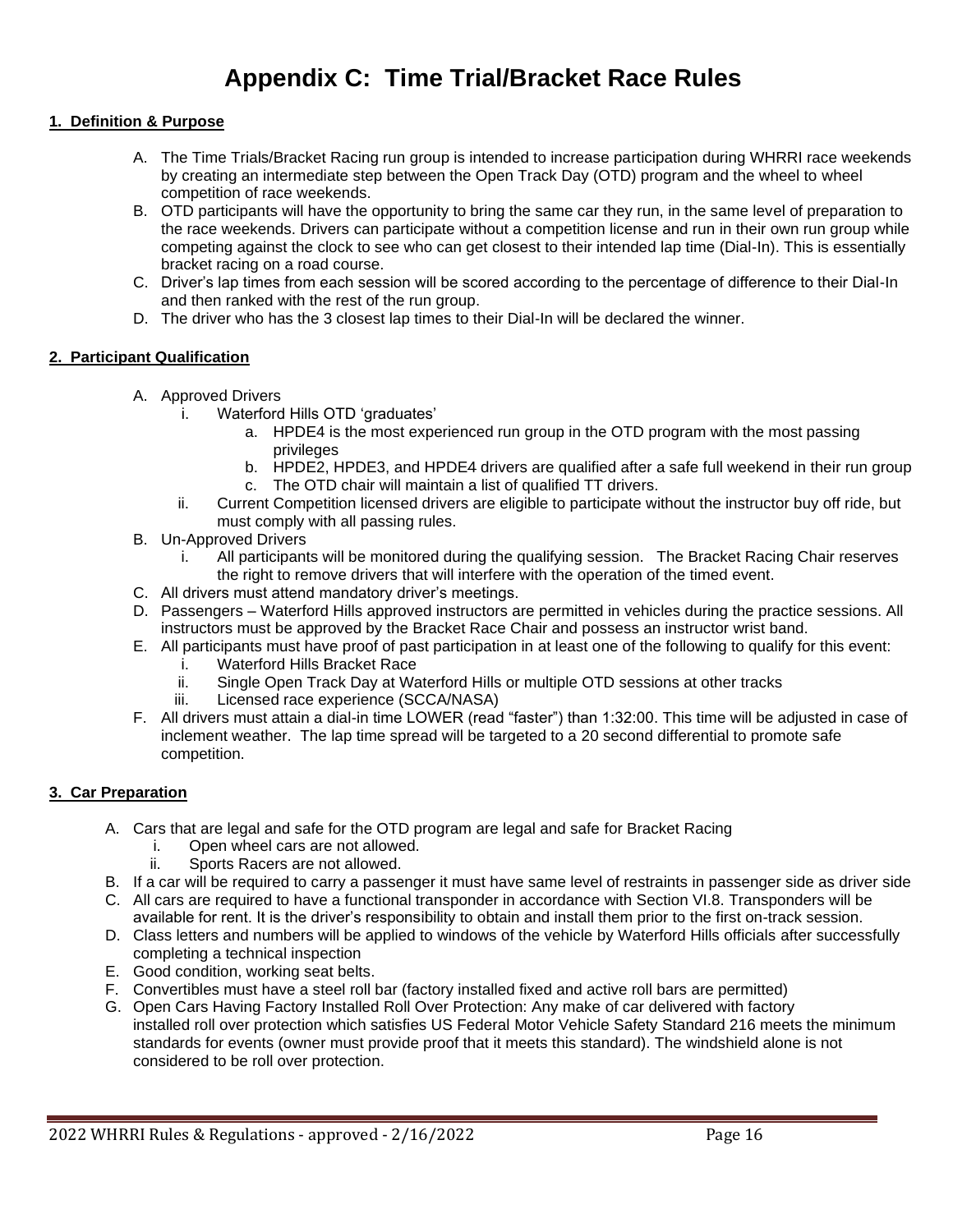- H. Open Cars Not Having Factory Installed Roll Over Protection: If a car does not have factory installed roll over protection, a roll bar must be installed, which meets the "broomstick" rule (the driver's helmeted head is below a bar placed on top of the roll bar and windshield).
	- i. Roll bar MUST be front or rear braced on both sides of the main hoop.
	- ii. The brace(s) shall be attached to the hoop at a maximum distance of six (6) inches from the top of the hoop and at an angle of at least thirty (30) degrees from vertical.
	- iii. All points MUST be securely bolted or welded directly to the frame in a manner as to make the roll bar functional and safe
- I. Trucks and SUVs. Normally a truck or SUV will have a Center Of Gravity that is too high to navigate turns at Waterford safely. These vehicles will be permitted on a case by case basis. Please contact OTD@waterfordhills.com if you have questions on your vehicle.
- J. Local ordinances require WHRRI to keep noise levels at the property line below 75 dB. All cars MUST have an operational commercially available muffler.
- K. Data collection devices are unrestricted

#### **4. Driver Preparation**

- A. Helmets meeting the following standards must be worn while on track:
	- All helmets meeting the latest or two immediately preceding Snell Foundation standards (SA2020, SA2015, SA2010, SAH2010, M2020, M2015, M2010, K2020, K2015, K2010), SFI standards 31.1 (2020, 2015, 2010), 41.1(2020,2015,2010), ECE 22.05, ECE R22.05, FIA standards 8859-2015, 8860-2018, 8860-2018APB, 8860- 2010 are acceptable.
- B. Long pants must be worn and long sleeve shirts are preferred for drivers and instructors.
- C. Closed toe shoes must be worn by drivers and instructors.
- D. Personal safety gear above and beyond OTD requirements is strongly encouraged. Please refer to SCCA GCR Section 9.3.20.C or the NASA CCR Section 15.17 for up to date recommendations.
- E. Full face or modular helmets shall be worn while competing in any vehicle with a windshield that does not provide full occupant coverage. Face shield, goggles or similar face protection is also required. Conventional eye glasses are not sufficient.

#### **5. General Rules**

- A. No passengers are allowed except for instructors during the practice session
- B. Passing is only allowed when preceded by a point-by from the driver to be overtaken
- C. Failure to provide a point-by pass to a following driver after the lead driver receives a blue flag may result in a black flag being shown to the lead driver.
- D. A driver providing a point-by must point left or right in the direction he wishes to be overtaken. The lead driver must also provide enough space and speed differential for the overtaking driver to complete the pass.

#### **6. Scoring**

- A. Dial-In Times:
	- 1. Drivers will pick one Dial-In Time for the day
	- 2. Grid position for the timed run(s) will be displayed in the lower right-hand corner of the windshield, this is intended to aid the grid workers.
	- 3. Dial-In times will be rounded to the 1/1000th of a second (ex: 1:25.101)
	- 4. Dial-In times will be capped at lap times of 1:13.000. Laps run faster than this will result in a black flag. Any lap below this cap will be removed from the scoring calculation.
	- 5. Dial-In times must be submitted prior to the cut-off time posted by the Bracket Race Chair. A 0.1 second penalty shall be added to the driver's final session score at the cut-off and every 10 minutes until the dial in time is submitted.
- B. Points Calculation
	- 1. Scoring will measure the sum of the deviation between the dial-in time, penalties, and the driver's 3 closest lap times.

**Driver's score = Sum((ABS(Closest Lap – Dial-in)) + (ABS(2nd Closest Lap – Dial-in)) + (ABS(3rd Closest Lap – Dial-in)) + Penalty)**

- 2. The score from each competition session is added together to determine the final score for the event.
- 3. The lowest possible score will be 0.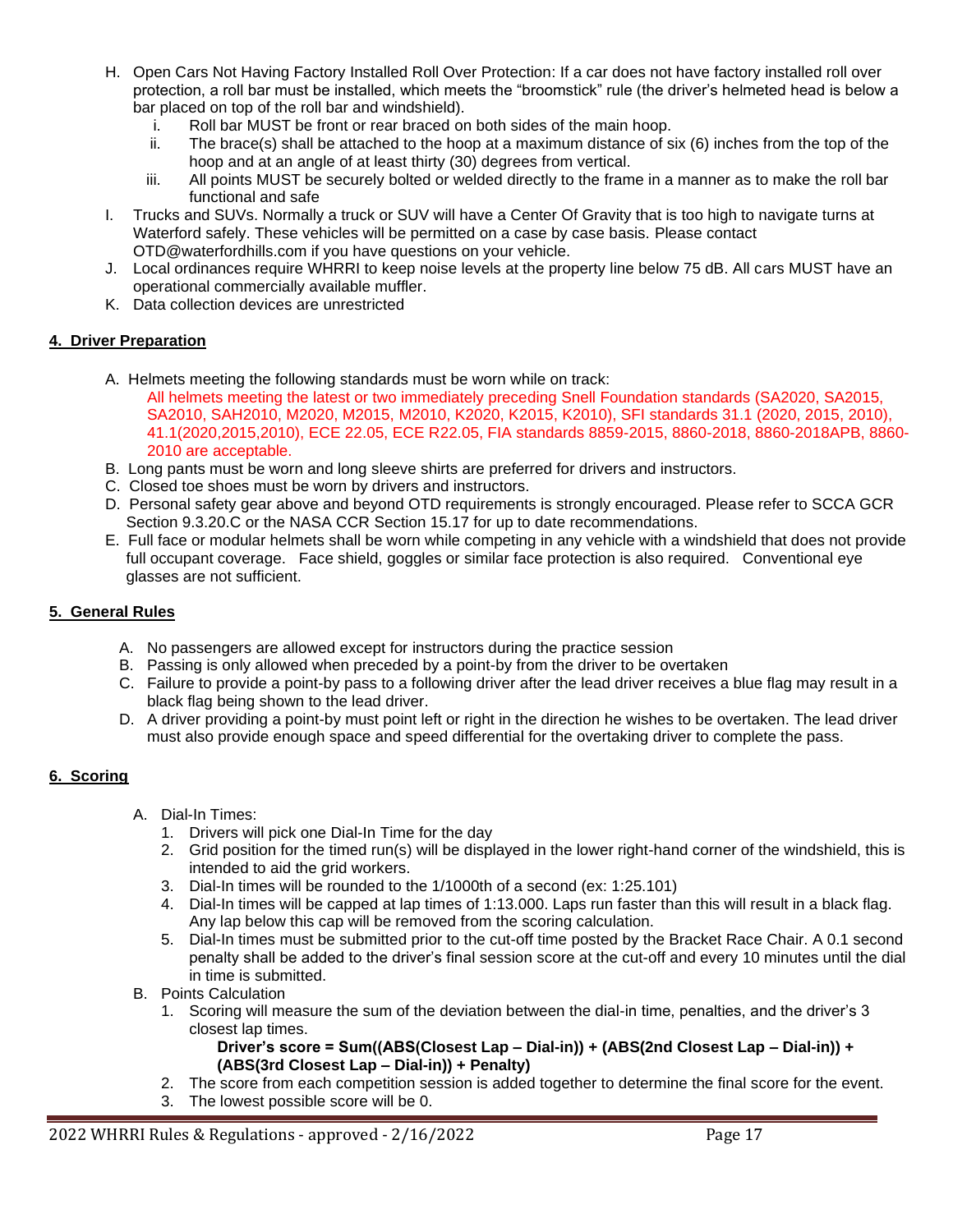- 4. The driver with the lowest combined score wins.
	- a. In the event of a tie after all session scores are added together, the winner will be the driver with the lowest score in a single lap.

Example:

Driver 1:  $.020 + .018 + .010 = 0.048$ 

Driver 2:  $.020 + .016 + .012 = 0.048$ 

Driver 1 had the best single score of .010, so Driver 1 is declared the winner

- b. If this still results in a tie, the second best lap score will determine the winner
- c. If this still results in a tie, the third best lap score will determine the winner
- d. If this still results in a tie, the fourth best lap score will determine the winner
- e. If this still results in a tie, the comparison will continue through the remaining laps until unique times can determine the winner
- f. Drivers can be faster or slower than their Dial-In time. The deviation will be calculated as an absolute value.
- g. If a driver fails to turn the minimum laps in any session (DNS), that driver will not be scored for that competition.
- h. Minimum lap counts (typically 3) for sessions may be adjusted to account for track maintenance or timing issues.

Scoring examples:

Dial-In: 1:30.0 1st best Lap of the session: 1:30.003 2nd best lap of the session: 1:30.020 3rd best lap of the session: 1:29.100 Driver's Session Score: 0.923

Dial-In:1:20.0 1st best Lap of the session: 1:20.000 2nd best lap of the session: 1:18.500 3rd best lap of the session: 1:22.065 Driver's Session Score: 3.565

Dial-In: 1:25.0 [Driver was 10 minutes late reporting dial in time] 1st best Lap of the session: 1:24.910 2nd best lap of the session: 1:25.250 3rd best lap of the session: 1:26.080 Driver's Initial Session Score: 1.420 Penalties (0.1 second for cutoff and 0.1 second for the 10 minute mark) Driver's Session Score: 1.620

#### **7. Operations**

- A. General Operations
	- 1. There will be a separate and mandatory TT/Bracket Racing meeting from the main driver's meeting
	- 2. TT/Bracket Race would typically be a later run group to allow for the extra driver's meeting, but drivers should be sure to check the official run group list for the weekend.
- B. Session Description
	- 1. Practice Session: AM
		- a.Cars will grid on a first come, first served basis
		- b.Approved Drivers: Practice, check your lap time to help choose your Dial-In
		- c.Un-Approved Drivers: Will get a qualified driver to verify skills and approve for competition. Laps will be timed to aid in choosing Dial-In time.
		- d.Secondary vehicle inspections upon completion of practice session (if required)
	- 2. Timed Sessions: PM
		- a.Cars gridded based on Dial-In times. Fastest cars at the front of the field